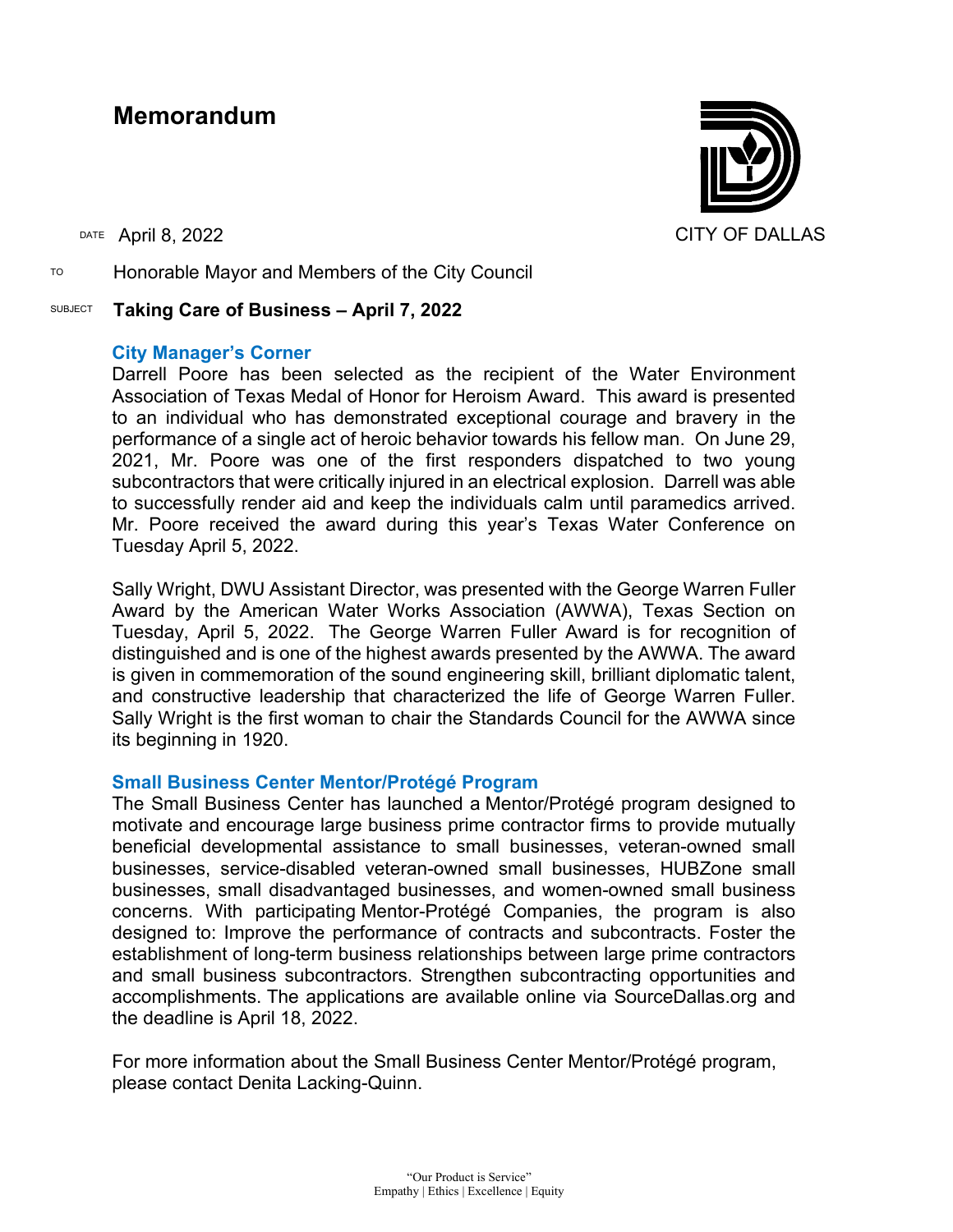#### **Small Business Center Presents: Pivot to Possibilities Brown Bag**

In celebration of National Community Development Week, the Community Development Commission is collaborating with the City's Small Business Center, Office of Procurement Services, and the Office of Budget & Management - Grant Administration to provide small businesses the opportunity to learn how to do business with and in the City of Dallas.

A box lunch will be provided to attendees and limited seating is available, please register [here](https://forms.office.com/pages/responsepage.aspx?id=nnA1KQzBCUijAoUtNp-HAPQW-gQQL_5AjxfGFGhILfdUNVE0WUdXM1Y5MVlZRldQTlZaVVFaSjZMWi4u) to attend the brown bag. The event will take place on Monday, April 11, 2022 from 12pm to 1pm at the J Erik Jonsson Central Library, 1515 Young St., Dallas, TX 75201 in the Hamon Training Room (5<sup>th</sup> Floor). Organizations, please register for each staff member that may attend individually.

For more information about the Small Business Center Presents: Pivot to Possibilities Brown Bag event, please contact Denita Lacking-Quinn.

# **DBI and DPD launch Crime Analytics Dashboard**

The Office of Data Analytics and Business Intelligence (DBI) in partnership with the Dallas Police Department (DPD) has developed a new interactive [Crime Analytics](https://gcc02.safelinks.protection.outlook.com/?url=https%3A%2F%2Fdallascitydata.dallascityhall.com%2F%23%2Fviews%2FCrimeAnalyticsDashboard%2FCrimeOverviewD%3F%3AshowAppBanner%3Dfalse%26%3Adisplay_count%3Dn%26%3AshowVizHome%3Dn%26%3Aorigin%3Dviz_share_link%26%3Arefresh%3Dyes&data=04%7C01%7Ctatjana.williams%40dallascityhall.com%7C900a24c0ae01401d77bc08da174fae8d%7C2935709ec10c4809a302852d369f8700%7C0%7C0%7C637847928250737856%7CUnknown%7CTWFpbGZsb3d8eyJWIjoiMC4wLjAwMDAiLCJQIjoiV2luMzIiLCJBTiI6Ik1haWwiLCJXVCI6Mn0%3D%7C3000&sdata=cAl0fh%2FrGaF5E4BfyDM9GaEf3BhJ%2BK%2FggHHTDcHtetE%3D&reserved=0)  [Dashboard](https://gcc02.safelinks.protection.outlook.com/?url=https%3A%2F%2Fdallascitydata.dallascityhall.com%2F%23%2Fviews%2FCrimeAnalyticsDashboard%2FCrimeOverviewD%3F%3AshowAppBanner%3Dfalse%26%3Adisplay_count%3Dn%26%3AshowVizHome%3Dn%26%3Aorigin%3Dviz_share_link%26%3Arefresh%3Dyes&data=04%7C01%7Ctatjana.williams%40dallascityhall.com%7C900a24c0ae01401d77bc08da174fae8d%7C2935709ec10c4809a302852d369f8700%7C0%7C0%7C637847928250737856%7CUnknown%7CTWFpbGZsb3d8eyJWIjoiMC4wLjAwMDAiLCJQIjoiV2luMzIiLCJBTiI6Ik1haWwiLCJXVCI6Mn0%3D%7C3000&sdata=cAl0fh%2FrGaF5E4BfyDM9GaEf3BhJ%2BK%2FggHHTDcHtetE%3D&reserved=0) giving the public a closer look at DPD crime-related data. In addition to listing the date, time and the frequency of a given crime, users can also see information on victim demographics, dispatched calls for service and response time. Data from the past two years is provided by city level, council district, ZIP code, division, sector, beat, and reporting area and will refresh daily. This important tool increases transparency and enables the public and city leaders to explore crime data they are personally interested in across the City of Dallas. To help users, DBI has published a complementary [story page](https://gcc02.safelinks.protection.outlook.com/?url=https%3A%2F%2Fwww.dallasopendata.com%2Fstories%2Fs%2Fr6fp-tbph&data=04%7C01%7Ctatjana.williams%40dallascityhall.com%7C900a24c0ae01401d77bc08da174fae8d%7C2935709ec10c4809a302852d369f8700%7C0%7C0%7C637847928250737856%7CUnknown%7CTWFpbGZsb3d8eyJWIjoiMC4wLjAwMDAiLCJQIjoiV2luMzIiLCJBTiI6Ik1haWwiLCJXVCI6Mn0%3D%7C3000&sdata=OIj0rmXODtGjHZMkwvFOfzozrbmgz3G2ij4BWRWfE%2BY%3D&reserved=0) on this dashboard that provides information on navigating the dashboard and using its interactive features. Should you have any questions or concerns, please contact Chief Data Officer Dr. Brita Andercheck.

# **Mayor and City Council to Recognize Paul Quinn College Basketball Team**

Please join Councilmember Tennell Atkins for a breakfast honoring the Paul Quinn College basketball team. The team won the United States Collegiate Athletic Association Division championship on March 10, 2022. The breakfast will take place in the flag room at 8:30 a.m. prior to the April  $20<sup>th</sup>$  Dallas City Council briefing meeting. Once the breakfast concludes, the team will be recognized during the city council meeting. Paul Quinn is located in southern Dallas and is a Historically Black College and University.

Although the team did not compete in 2020-2021 due to the COVID-19 pandemic, the team proceeded to a 26-2 season debuting a newly renovated home court. Remarks will be made by Mayor Eric Johnson, Councilmember Tennell Atkins, and Paul Quinn President Michael Sorrell. Breakfast will be provided for the Mayor and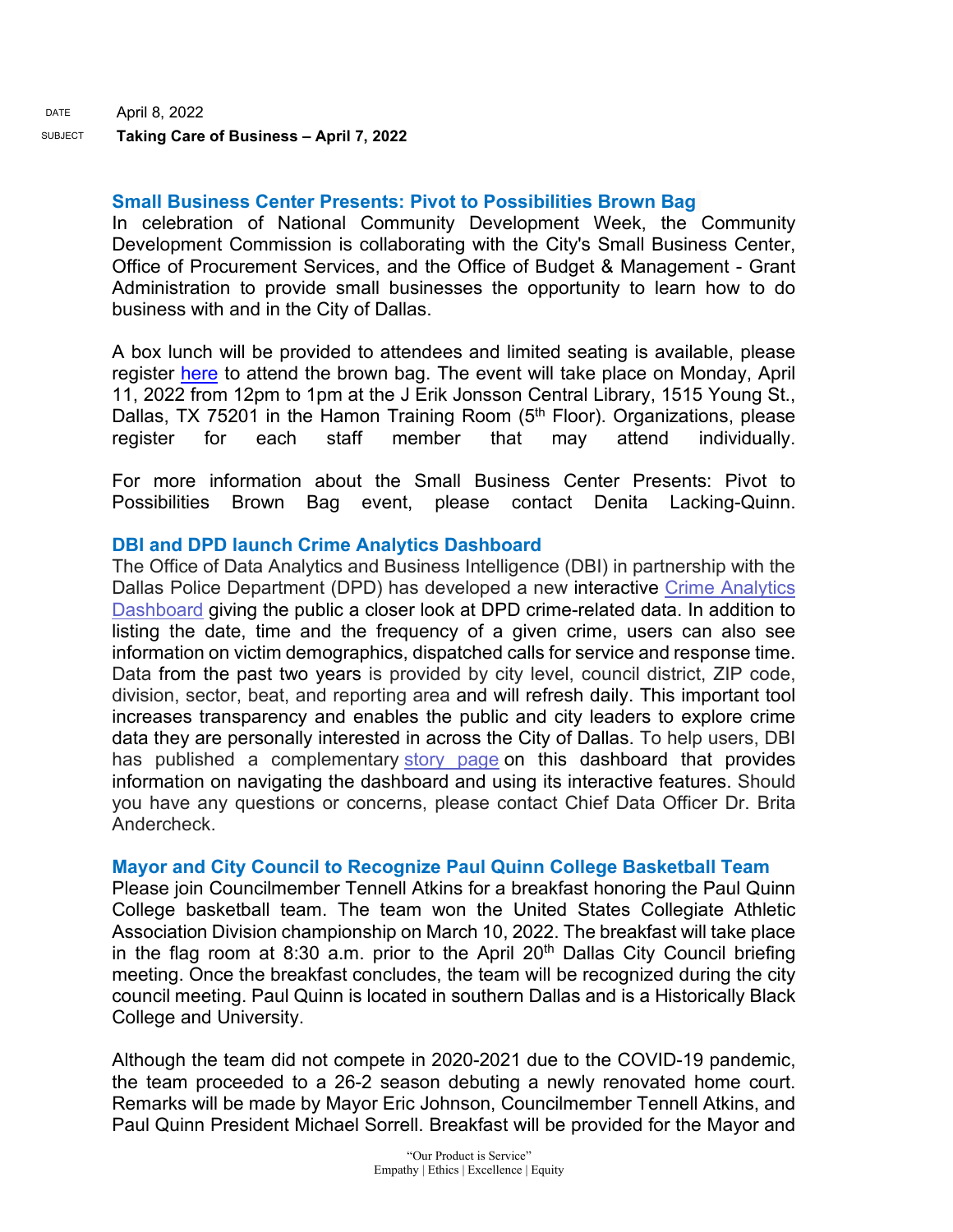City Council, the team and coaching staff, and any directors who would like to celebrate this remarkable team. Should you have any questions or concerns, please contact Victoria Moe, Senior Project Manager.

## **City of Dallas earns Class 4 Distinction in Community Rating System**

Effective April 2022, the City of Dallas has officially earned a Class 4 rating in the Community Rating System (CRS) program, allowing the residents and businesses located within the floodplain of Dallas to obtain a 30% discount on their flood insurance rates. Dallas is the first community within the State of Texas to earn a Class 4 rating, making it the highest CRS ranked community in Texas. As of October of 2021, there were only 5 communities in the United States who had earned a CRS Class 4 or higher.

DWU staff has worked diligently to earn this prestigious ranking, and plans to continue to work to maintain the Class 4 rating. There will be an official presentation of the Class 4 ranking to the City by FEMA on May 4, 2022. The Texas Water Development Board, as well as the Texas Floodplain Management Association plan to also be in attendance. Should you have any questions or concerns, please contact Terry Lowery, Director of Dallas Water Utilities.

# **Save the Date Fair Park Multimedia Center ribbon cutting**

Last year, Communications, Outreach & Marketing completed and opened its Fair Park Multimedia Center. Now that the City has entered the fourth and final phase of our COVID-19 Return to Work plans, please plan to join City Manager Broadnax at 9:00 a.m. Tuesday, April 19 for a celebratory ribbon-cutting and ceremonial Grand Opening. Other festivities throughout the week will include workshops, tours, and a headshot studio. Should you have any questions or concerns, please contact Catherine Cuellar, Director of Communications, Outreach, and Marketing.

#### **Distinguished Budget Presentation Award**

Budget & Management Services is pleased to announce that the Government Finance Officers Association (GFOA) presented a Distinguished Budget Presentation Award to the City of Dallas for its annual budget for the fiscal year that began October 1, 2021. This is the highest award in governmental budgeting. In order to receive this award, a government unit must publish a budget document that meets program criteria as a policy document, as a financial plan, as an operations guide, and as a communication device. This is the 23rd consecutive year that the City has been recognized by GFOA for the annual budget document. Should you have any questions or concerns, please contact Jack Ireland, Director of Budget & Management Services.

# **Citywide Strategic Plan – Goal Ranking Priorities Activity**

Staff continues to advance the development of the City's Strategic Plan. From 104 plans, staff identified 608 goals, objectives or actionable items, and synthesized 55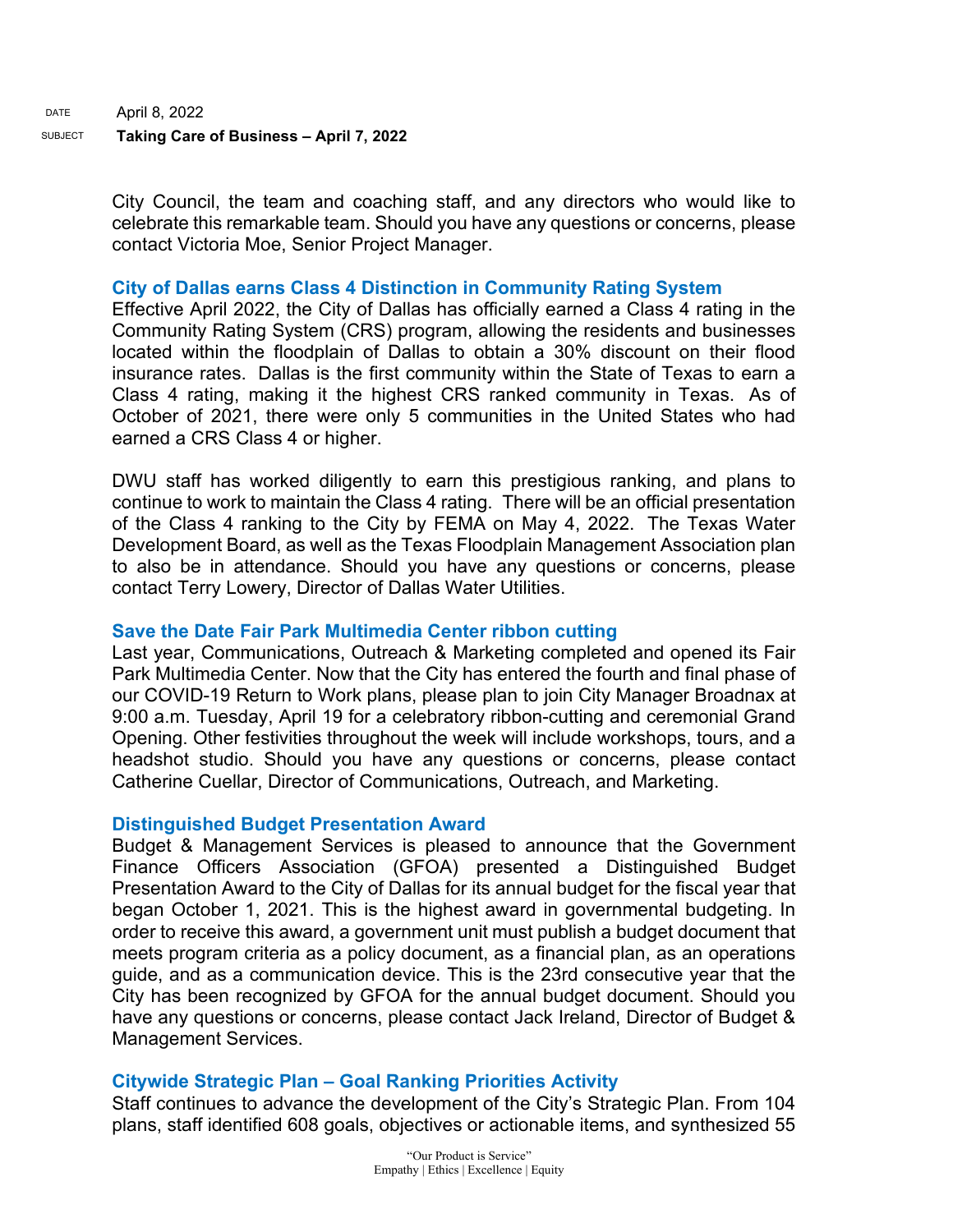DATE April 8, 2022 SUBJECT **Taking Care of Business – April 7, 2022** 

> goals for prioritization and ranking. From the City Council Strategic Priorities Ranking activity, which began on March 28, Budget and Management Services will calculate the consensus ranking which we will use in further development of the Strategic Plan and resource allocation during the budget process. We will develop measurable objectives and align key performance measures for each goal for discussion on June 22. We ask that City Council Members provide their individual rankings to Budget and Management Services by April 8, 2022. Please contact Jack Ireland, Budget and Management Services Director, if you have any questions.

# **Redistricting**

The Redistricting Commission met on Monday, April 4 at 6:30 p.m. via videoconference and at Dallas City Hall – Council Chambers. They received an update on map submissions and approved the final map selection process and timeline. Please note that all map submissions must be submitted by Friday, April 15, 2022.

The Commission will begin the process of selecting their top three and then subsequent top two maps on Monday, April 25. They plan to start the amendment process on those final maps on Monday, May 2, and residents will have an opportunity to share feedback to those amended maps during a public hearing at City Hall – Council Chambers on Saturday, May 7 at 3 p.m.

Commissioners plan to select their final map on Monday, May 9 and plan to submit their final proposal to the Mayor on Monday, May 16. The next Commission meeting will be on Monday, April 11 at 3:30 p.m. at Dallas City Hall – Council Chambers – 6EN.

Individuals who wish to address the Redistricting Commission may do so virtually or in person by attending a regular meeting. For a complete list of meetings or to submit your very own map, visit [www.DallasRedistricting.com](https://gcc02.safelinks.protection.outlook.com/?url=http%3A%2F%2Fwww.dallasredistricting.com%2F&data=04%7C01%7Ctatjana.williams%40dallascityhall.com%7Cbb20745bdc434938f58608da17dedc64%7C2935709ec10c4809a302852d369f8700%7C0%7C0%7C637848543194262403%7CUnknown%7CTWFpbGZsb3d8eyJWIjoiMC4wLjAwMDAiLCJQIjoiV2luMzIiLCJBTiI6Ik1haWwiLCJXVCI6Mn0%3D%7C3000&sdata=LkJnNN8vAXlJSPFxsQlOqkoiO1ZVdCT2OgLIdL15lN0%3D&reserved=0) or call 214-671-6197.

Should you have any questions or concerns, please contact Brett Wilkinson, Director of the Office of Government Affairs.

# **City Procurement Opportunities**

The Office of Procurement Services (OPS) is excited to announce the following new contract opportunities. More information can be found on the City's [electronic bid](https://gcc02.safelinks.protection.outlook.com/?url=https%3A%2F%2Fdallascityhall.bonfirehub.com%2Fportal%2F%3Ftab%3DopenOpportunities&data=04%7C01%7Ctatjana.williams%40dallascityhall.com%7Cbd5a1b534d994e1b857c08da170fc2cb%7C2935709ec10c4809a302852d369f8700%7C0%7C0%7C637847653697249266%7CUnknown%7CTWFpbGZsb3d8eyJWIjoiMC4wLjAwMDAiLCJQIjoiV2luMzIiLCJBTiI6Ik1haWwiLCJXVCI6Mn0%3D%7C3000&sdata=6st5%2FYC%2BiqJYJoTvDL8w55tNP2P7wgs41ucHar21u04%3D&reserved=0)  [portal:](https://gcc02.safelinks.protection.outlook.com/?url=https%3A%2F%2Fdallascityhall.bonfirehub.com%2Fportal%2F%3Ftab%3DopenOpportunities&data=04%7C01%7Ctatjana.williams%40dallascityhall.com%7Cbd5a1b534d994e1b857c08da170fc2cb%7C2935709ec10c4809a302852d369f8700%7C0%7C0%7C637847653697249266%7CUnknown%7CTWFpbGZsb3d8eyJWIjoiMC4wLjAwMDAiLCJQIjoiV2luMzIiLCJBTiI6Ik1haWwiLCJXVCI6Mn0%3D%7C3000&sdata=6st5%2FYC%2BiqJYJoTvDL8w55tNP2P7wgs41ucHar21u04%3D&reserved=0)

|                | Opportunity No.   Opportunity Name                                        |  |  |  |  |  |  |
|----------------|---------------------------------------------------------------------------|--|--|--|--|--|--|
|                | CIZ-DWU-22 169E   Long Range Water Supply Plan, by Dallas Water Utilities |  |  |  |  |  |  |
| CIZ22-PKR-2033 | Emerald Lake Dam Safety & Erosion Control                                 |  |  |  |  |  |  |
|                | Improvements, by Parks and Recreation                                     |  |  |  |  |  |  |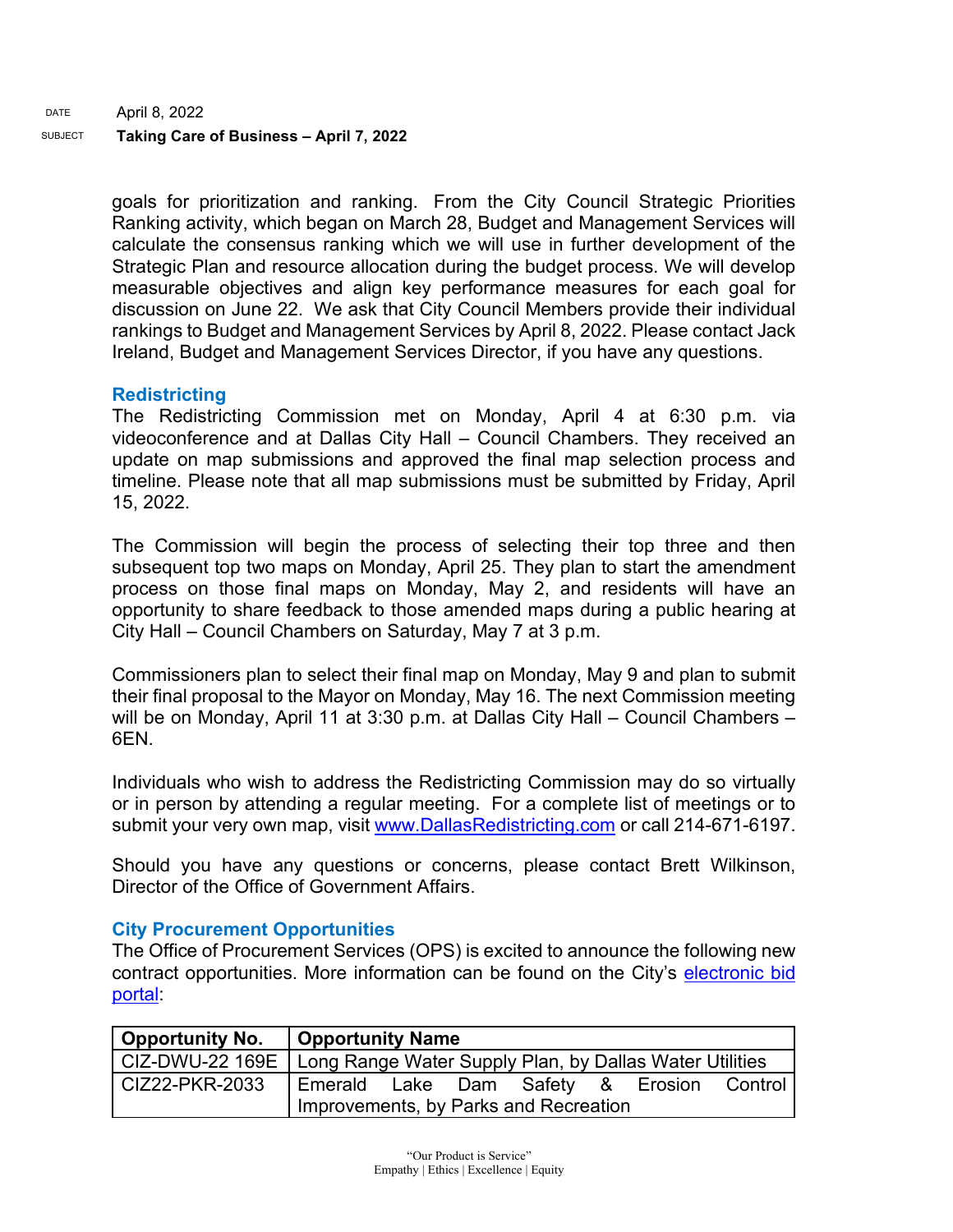DATE April 8, 2022

# SUBJECT **Taking Care of Business – April 7, 2022**

We are also pleased to share the latest, [Procurement Quarterly](https://gcc02.safelinks.protection.outlook.com/?url=https%3A%2F%2Fdallascityhall.com%2Fdepartments%2Fprocurement%2FDocuments%2FOPS%2520FY22%2520Q3%2520Procurement%2520Quarterly.pdf&data=04%7C01%7Ctatjana.williams%40dallascityhall.com%7Cbd5a1b534d994e1b857c08da170fc2cb%7C2935709ec10c4809a302852d369f8700%7C0%7C0%7C637847653697249266%7CUnknown%7CTWFpbGZsb3d8eyJWIjoiMC4wLjAwMDAiLCJQIjoiV2luMzIiLCJBTiI6Ik1haWwiLCJXVCI6Mn0%3D%7C3000&sdata=mFO84GNnCdxyke39bcoVHeTF2nZApPA0JMeQWHF%2FnBI%3D&reserved=0) listing citywide opportunities for the current quarter (of the fiscal year) and published on the OPS [website.](https://gcc02.safelinks.protection.outlook.com/?url=https%3A%2F%2Fdallascityhall.com%2Fdepartments%2Fprocurement%2FPages%2Fdefault.aspx&data=04%7C01%7Ctatjana.williams%40dallascityhall.com%7Cbd5a1b534d994e1b857c08da170fc2cb%7C2935709ec10c4809a302852d369f8700%7C0%7C0%7C637847653697249266%7CUnknown%7CTWFpbGZsb3d8eyJWIjoiMC4wLjAwMDAiLCJQIjoiV2luMzIiLCJBTiI6Ik1haWwiLCJXVCI6Mn0%3D%7C3000&sdata=GzPMa1xwtdSvYVH2eCYQYjIs046DZGRL6Oe9C7BDRco%3D&reserved=0)

Please be advised that once an opportunity is advertised, it is considered an open procurement until the City Council awards the contract. The Code of Ethics prohibits communication between councilmembers and vendors/ suppliers on open procurements. Should you have any questions, please contact Danielle Thompson, Interim Director of Procurement Services.

# **OHS Street Outreach Update**

The DRTRR team of homeless service providers, co-led by OHS and MDHA, is currently targeting several encampments, which will result in closure through the housing of those unsheltered individuals throughout the year. The team will outreach to these sites and meet with various persons experiencing homelessness to assess their needs in preparation for site closure via housing. During this time, the OHS Street Outreach Team will continue to engage with unsheltered residents through normal street outreach, connecting people with the needed resources, such as: getting IDs, working with Community Courts on expunging eligible tickets and offenses from their records, identifying medical needs, and getting them access to the Coordinated Access System (CAS).

Please see the attached schedule for homeless encampment cleaning the week of April 4 through April 8, 2022. Please note that these will be for debris removal and outreach only. All encampment cleaning requests are being resolved as time allows. We appreciate everyone's patience.

# **Encampment Resolution (Cleaning) Schedule April 4 – April 8, 2022**

| <b>LOCATION</b>      |  |  |
|----------------------|--|--|
| 5814 Skillman Rd     |  |  |
| 5630 Abrams Rd       |  |  |
| 4323 N Central Expwy |  |  |
| 6923 N Central Expwy |  |  |
| 2827 Nagle           |  |  |
| Nagle & Overlake     |  |  |
| <b>Joes Creek</b>    |  |  |
| Denton & Lombardy    |  |  |

OHS continues to urge people who see an encampment to report it via 311 or 311's OurDallas smartphone app to ensure strategic alignment with comprehensive OHS outreach. The OHS Service Request dashboard can be utilized to track the progress of encampment resolution efforts. Please visit the [dashboard](https://gcc02.safelinks.protection.outlook.com/?url=https%3A%2F%2Fdallasgis.maps.arcgis.com%2Fapps%2Fopsdashboard%2Findex.html%23%2Fccd41f0d795f407a94ae17e2c27bf073&data=04%7C01%7CAmanda.Voigt%40dallascityhall.com%7C45f12cc3352040105b8308d9fbcb6d7a%7C2935709ec10c4809a302852d369f8700%7C0%7C0%7C637817673400555821%7CUnknown%7CTWFpbGZsb3d8eyJWIjoiMC4wLjAwMDAiLCJQIjoiV2luMzIiLCJBTiI6Ik1haWwiLCJXVCI6Mn0%3D%7C3000&sdata=zBK9TJ%2FxRq23uCczgqh0DBvzdKPq6ITbYwpLxvg3nLI%3D&reserved=0) and feel free to share